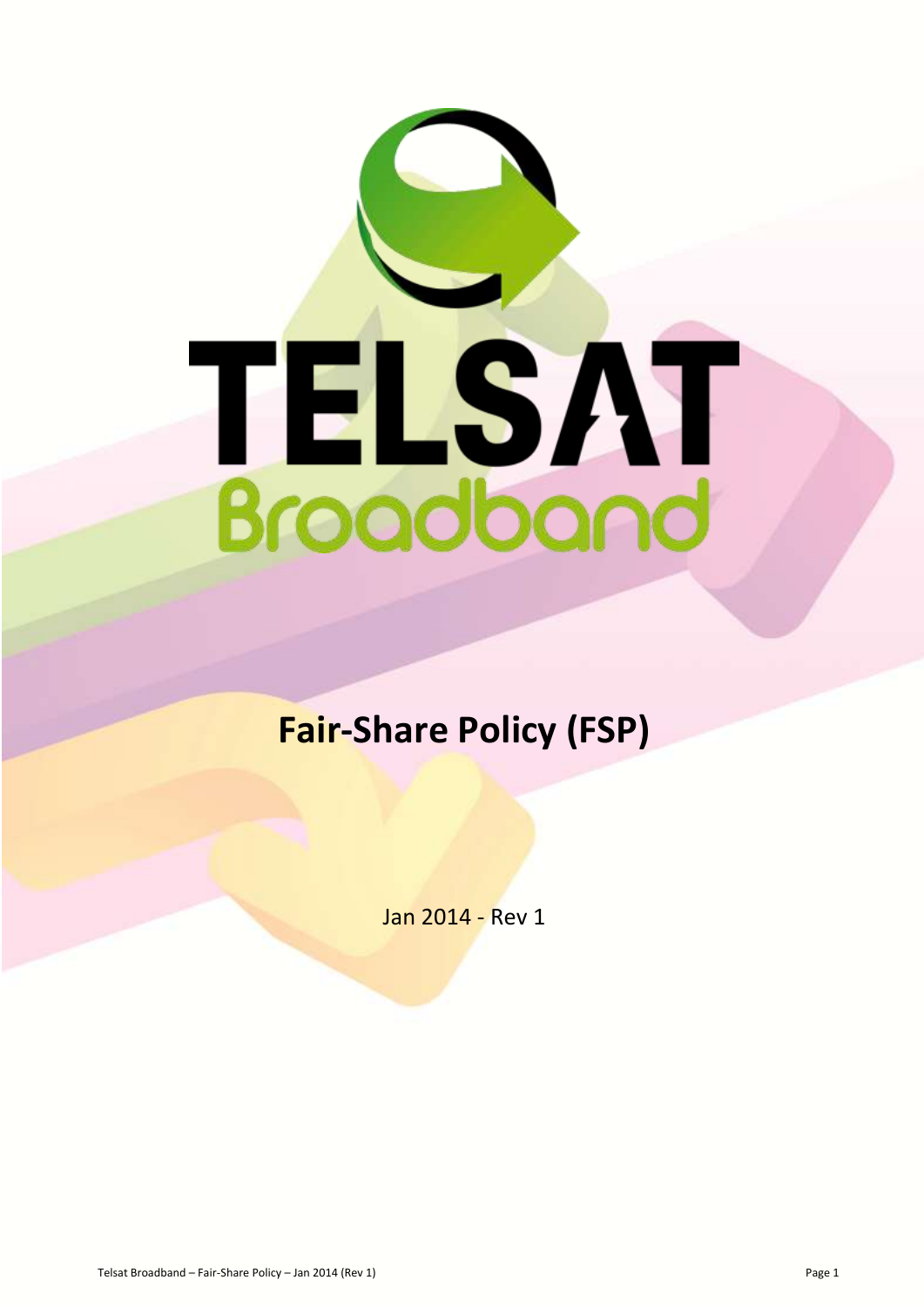#### **1 ABOUT THIS POLICY**

- (a) The Telsat Broadband Fair-Share Policy applies to each of the following *services*.
	- (i) Telsat Broadband Wireless Internet Service;
	- (ii) Telsat Broadband VSAT Internet Service;
	- (iii) Telsat Broadband Wholesale Internet Service;
	- (iv) Other services offered by Telsat Broadband for public consumption.
- (b) This policy is set out below please read it carefully. *Your* use of the *service* is subject to the following rules and guidelines contained in this policy.
- (c) The meaning of the words printed *like this* are defined in clause 2 of this policy or in the *service description* for the relevant *service* (as applicable to *you*). If a definition in this policy is inconsistent with a definition in the *service description* for the relevant *service*, the definition in this policy applies.

### **2 DEFINITIONS OF TERMS**

*content* means any form of data which traverses *our* network on your behalf.

*network* means the network(s) and equipment used to supply the *service* to *you* as set out in the relevant *service description* .

*our* or *we* means Telsat Broadband Limited.

*service(s)* means each of the Telsat Broadband suite of services as applicable to the individual user as set out in clause 1(a).

*special means a credit, promotion, bonus or gift added to a service.*

*Telsat Broadband Internet account* means the internet account (if any) where you are billed (or *you* have prepaid) for one or more *services* and through which you can monitor and request changes to the *service*.

*Telsat Broadband Internet customers* means customers who are connected to one (or more) of the *services*.

*you* or *your* means the customer consuming the *service(s)*.

#### **3 GENERAL**

- (a) This policy is designed to ensure that *we* are able to provide quality services to all of *our* customers, and no customers are disadvantaged by the behaviour of others.
- (b) *You* are responsible for ensuring that use of the *service* complies with this policy. *You* are also responsible for any use of the *service* even if, for example, it was used, with or without *your* consent, by a friend, family member, guest or employee who gains access to the *service or your Telsat Broadband Internet account*.
- (c) This policy applies where: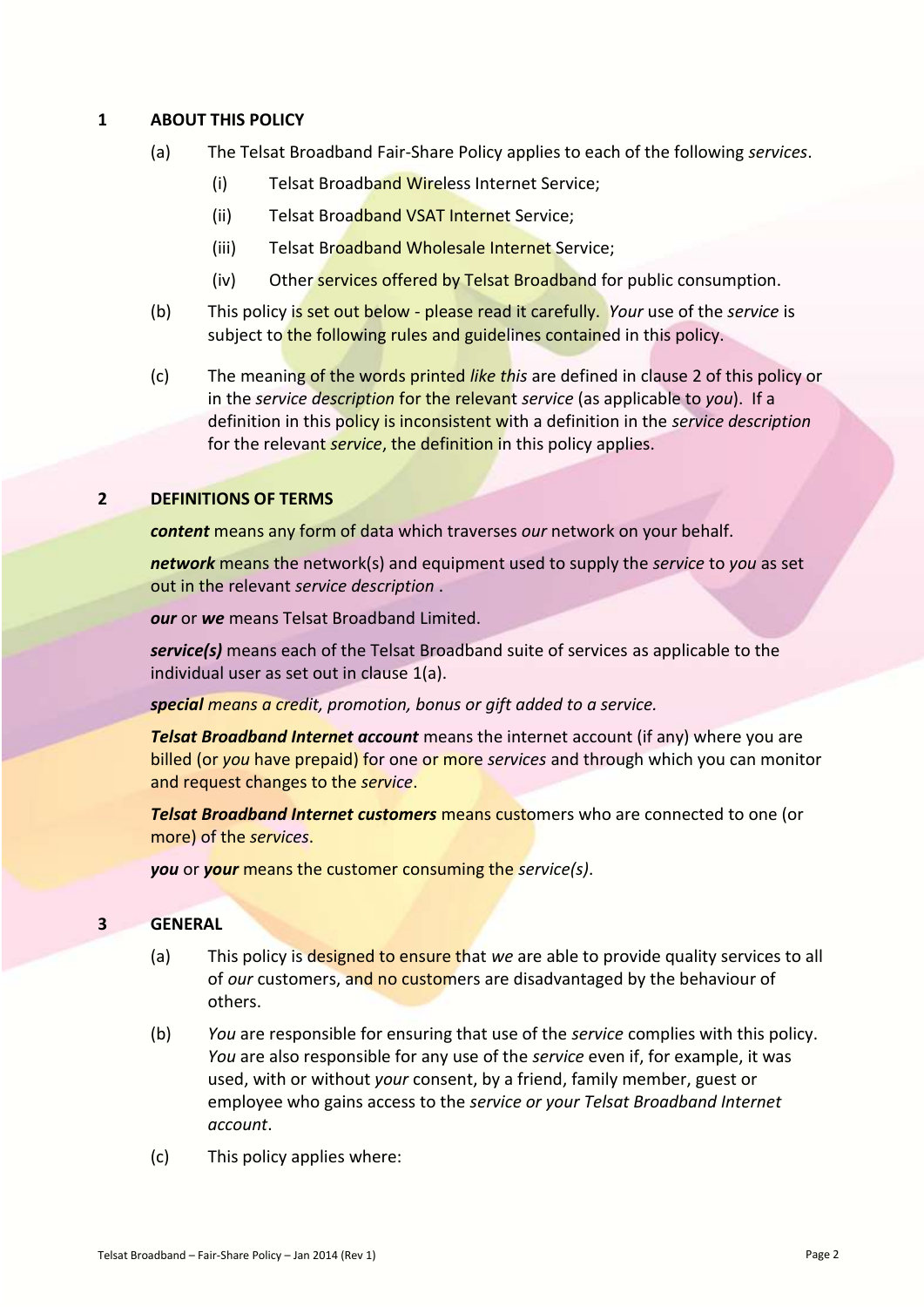- (i) A *service* has a 'Contention Ratio'.
- (ii) A *service* has an 'Unlimited Data' allowance.
- (iii) A *service* has an 'Unlimited Data' after a pre-defined 'Allowance' has been reached.
- (iv) Or any *service* that is specified as 'Shared'.
- (d) If we amend this policy
	- (i) *we* may notify *you*, and *you* hereby consent to *us* sending *you* notices in such a way, by using one or more of the following methods:

(A) email (to *your primary email address*), or

(B) notice on *our* public web site at www.telsatbb.vu/public\_policies.aspx.

The last amendment was on Jan 1<sup>st</sup> 2014.

- (ii) Your continued use of any service(s) constitutes your acceptance of any amended or new policy.
- (e) *You* should consult this policy regularly to ensure that *your* activities conform to the most recent version.
- (f) If there is an inconsistency between any other part of *your agreement* and this policy, this policy will apply.
- (g) If *you* become aware of any violations of this policy by other Telsat Broadband Internet users you should contact *us*.

#### **4 EXCESSIVE AND UNREASONABLE USE**

- (a) To ensure the availability of these *services* to all eligible customers, if *you* are an excessive user of these *services we* may request *you* reduce *your* use (for example, uploading or downloading of data) of these *services.* If usage continues at an excessive level, *we* may suspend *your* access to these *services*.
- (b) Further, for any *specials* relating to these *services,* if *you* are an excessive user of these *services* under the *special we* may request *you* to reduce *your* use (for example, uploading or downloading of data) of these *services*. For the period of the *special*, if usage continues at an excessive level, *we* may bill *you* the standard rates for all usage above the number or amount *we* consider as excessive usage.
- (c) *We* consider 'excessive' to be:
	- (i) Where a CIR is specified; uploading or downloading at speeds in excess of the CIR and where such uploading or downloading is deemed to be impacting other users of the service at our sole discretion.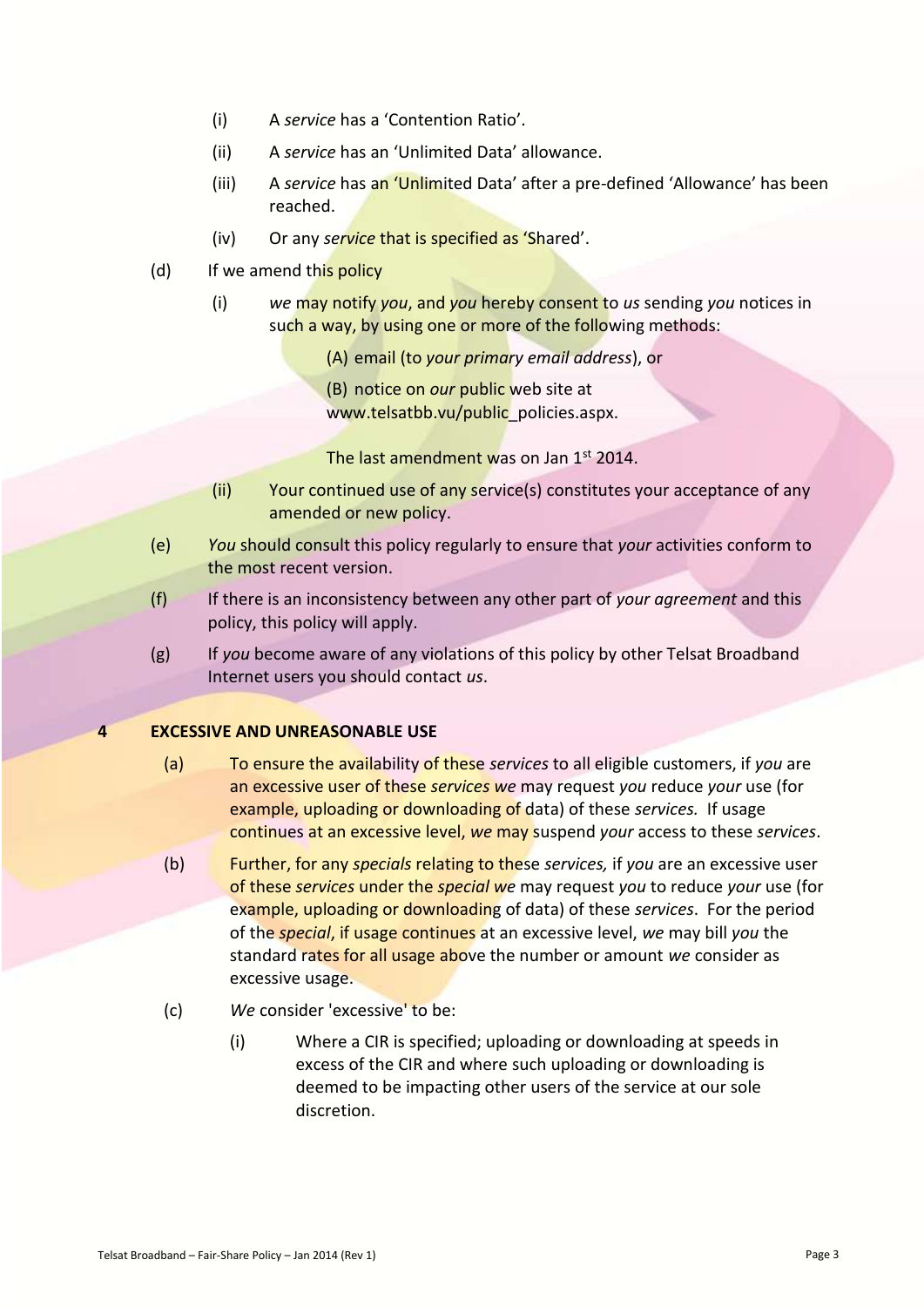- (ii) Where no CIR is specified; uploading or downloading where such uploading or downloading is deemed to be impacting other users of the service at our sole discretion.
- (iii) Utilising software or systems which provide the ability to open multiple simultaneous connections for the purposes of uploading or downloading in bulk or circumventing queuing mechanisms.
- (d) The excessive use provisions of this clause 4 do **not** apply to:
	- (i) Any service where the customer pays by the data volume consumed; but only for the amount of 'paid' data volume and not on any 'unlimited' data after the 'paid' allocation is consumed.
	- (ii) Any service which is labelled as 'Dedicated' where the customer purchases 100% of the connection speed.
	- (iii) Any wholesale connections where the contention ratio is 1:1.
- (e) Additionally, *we* may suspend *your* access to these *services* without notice where *we* deem *your* use to be unreasonable. Without limiting the meaning of 'unreasonable', *we* supply the *service* for the purpose of *you*:
	- (i) sending *content* from and receiving *content* to *your wireless device.*
	- (ii) sending *content* from and receiving *content* to *your fixed installation*.

on *our network* or the *network* of any *supplier* for *your* own personal or business use.

Please note that *our* right to suspend *your* access to these *services* **without notice** under this clause overrides any requirement *we* may have to give *you*  notice in other parts of the *agreement*.

- (f) *We* consider *your* use of the *service*, to be unreasonable if *you*:
	- (i) send or receive *content* on *our network* or the *network* of any *supplier*  other than for *your* own personal or business use, as described in paragraph (c) above,
	- (ii) wholesale any service (including transit, refile or aggregate domestic or international traffic) on *our network* or the *network* of any *supplier* via a *service* which is not deemed to be for resale (for example; all retail services)*,* or
	- (iii) use the *service* in connection with a device that switches or reroutes data to or from *our network* or the *network* of any *supplier*,

without obtaining *our* written consent first. *We* may give or withhold *our*  consent, or make *our* consent subject to conditions, in *our* discretion*.*

(g) *We* also consider *your* use of the *service* to be unreasonable if *you* set up devices or software which overcome any time or bandwidth limitations, thus limiting the ability for other customers to access *our network* or the *network* of any *supplier*.